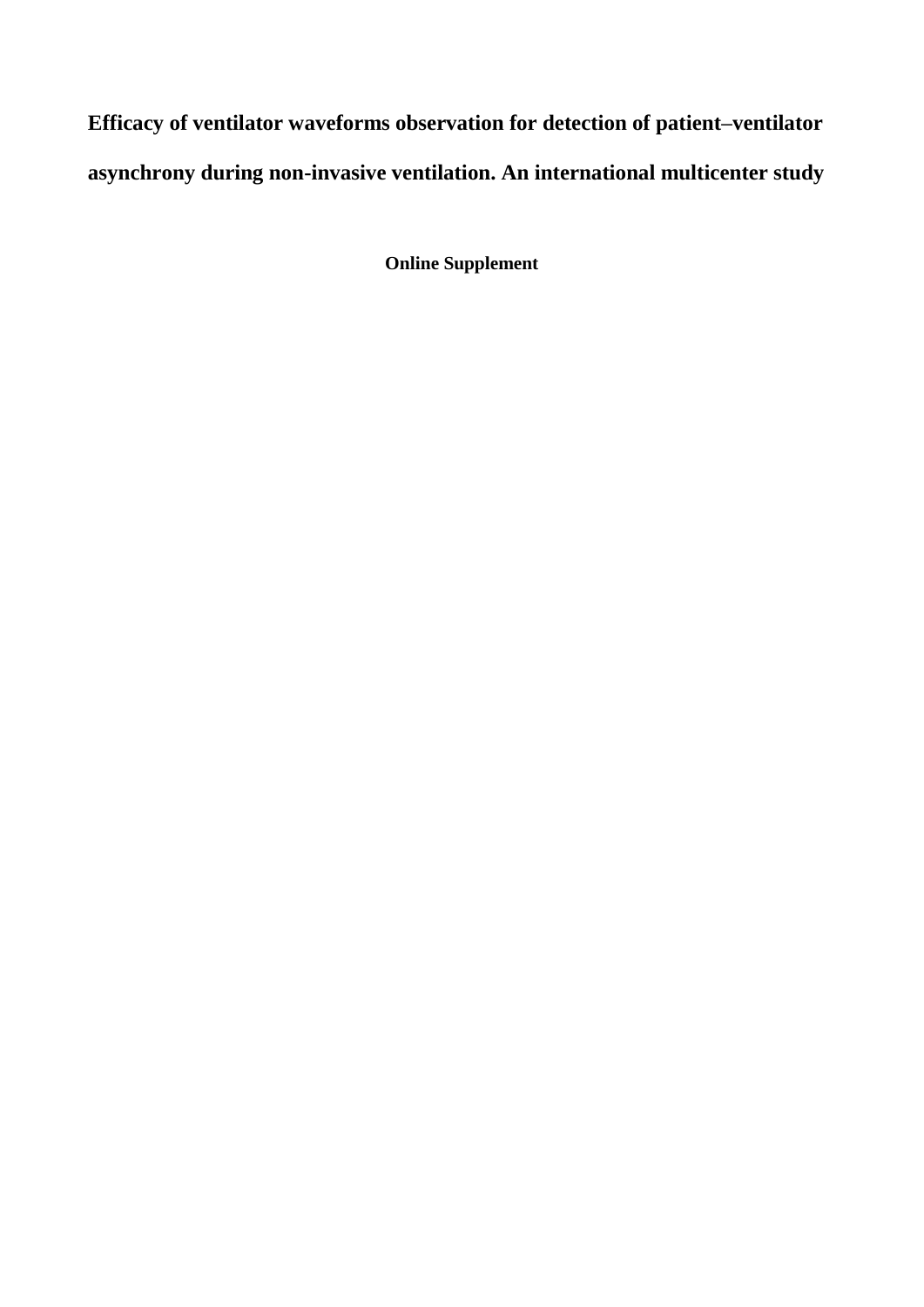#### **EXPANDED MATERIALS AND METHODS**

The study was performed in 8 ICUs from China (Nanjing, Wuhu, ZhenJiang), Italy (Bologna, Novara, Roma, Vercelli) and the Netherlands (Nijmegen). The local ethics committees approved the study and informed consent or waived consent was obtained according to national regulations.

## *Patients and Protocol*

Flow, airway pressure (Paw), and diaphragm electrical activity (EAdi) were obtainned using a dedicated software[1] from 40 patients enrolled in previous studies [2-4], who had received NIV, 20 through facial masks (FreeMotion RT041 Non Vented Full Face Mask, Fisher and Paykel, Auckland, New Zealand; Ultra Mirage FFM-NV, ResMed, San Diego, CA, USA or PerforMax Face Mask, Philips Respironics, Murrysville, PA, USA) and 20 through helmets (Castar R, Intersurgical, Mirandola, Italy or Castar NEXT, Intersurgical, Mirandola, Italy) for treatment of Acute Respiratory Failure (ARF) of varied aetiologies. All patients were ventilated with a Servo-I ventilator (Maquet Critical Care, Solna, Sweden) equipped with a NIV software for air-leaks. Patient's characteristics at enrolment are reported in Table E1 (in the ESM). EAdi was obtained through a nasogastric feeding tube with a multiple array of electrodes placed at its distal end (EAdi catheter; Maquet Critical Care, Solna, Sweden). Catheter placement and verification of correct positioning were done as previously described[1, 3]. Airflow, Paw, and EAdi were acquired from the ventilator through a RS232 interface at a sampling rate of 100 Hz, recorded by means of dedicated software (Nava Tracker Version 3.0; Maquet Critical Care), stored in a hard disk and processed using a customized software based on Microsoft Excel (Microsoft, Redmond, WA).

Positive end-expiratory pressure (PEEP), pressure support (PS) and expiratory cycling settings were those applied by the attending physicians, as clinically indicated (see Table E1, in the ESM). The inspiratory rise time was set at the fastest rate of pressurization. One 5-minute epoch of data was randomly extracted from all 40 recordings, whose overall durations were 20 to 30 minutes.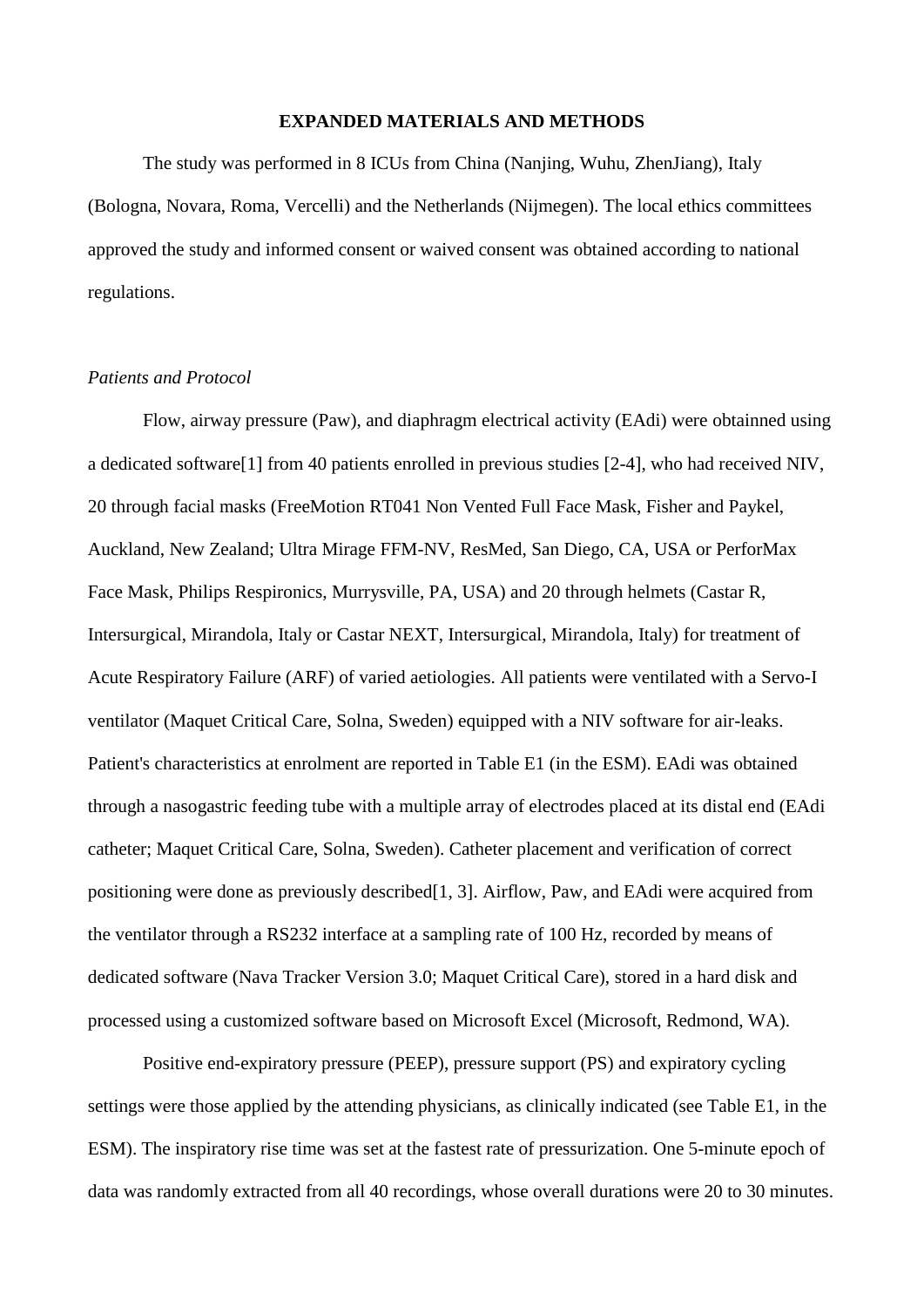The flow-time and Paw-time tracings were scaled to simulate the waveforms available on most ventilator screens and uploaded on a dedicated online website. Data were reviewed and scored on the online website by all participants, and automatically collected and stored for further analysis in a database not visible to the other participants.

Seventy physicians were drawn by chance from the medical staff of 8 ICUs (3 in the Chinese Republic, 4 in Italy and 1 in the Netherlands)[5]. In particular, group 1 included 35 expert physicians (Ex), *i.e.*; ICU physician in staff for  $\geq$ 3 years and familiar with the application of NIV, whereas group 2 included 35 ICU residents who had received at least 6 months of ICU training, considered to be non expert (N-Ex). All of them were familiar with NIV. Physicians were asked to independently identify patient-ventilator asynchronies according to previously published criteria[6- 8].

We considered the following asynchronies: 1) ineffective effort (IE), as defined by a drop in Paw and a positive deflection of expiratory flow not triggering ventilator support; 2) auto-triggering (AT), identified by a ventilator cycle without a preceding Paw deflection; 3) double-triggering (DT), *i.e.*; one properly triggered breath followed by a second ventilator insufflation after a time lower than 50% of the inspiratory time. Physicians were requested to mark and label online IEs, ATs, or DTs. To simulate bedside condition, physicians had a maximum of 5 minutes to analyze each report.

#### *Data Analysis*

Three examiners (F.L., D.C., P.N.) with a specific expertise in patient-ventilator interaction independently reviewed the tracings on a booklet including the EAdi tracings. EAdi swings were considered efforts when exceeding  $1.5 \mu V$  and was at least twice as high as the ground noise level[5]. The predefined criterion for considering an event asynchronous was the agreement between no less than two examiners. This analysis was considered the gold standard and used for reference[5]. Accordingly, the AI of each tracing was calculated as as the number of asynchronous events divided by the overall breath count, *i.e.;* the sum of ventilator cycles and non-triggered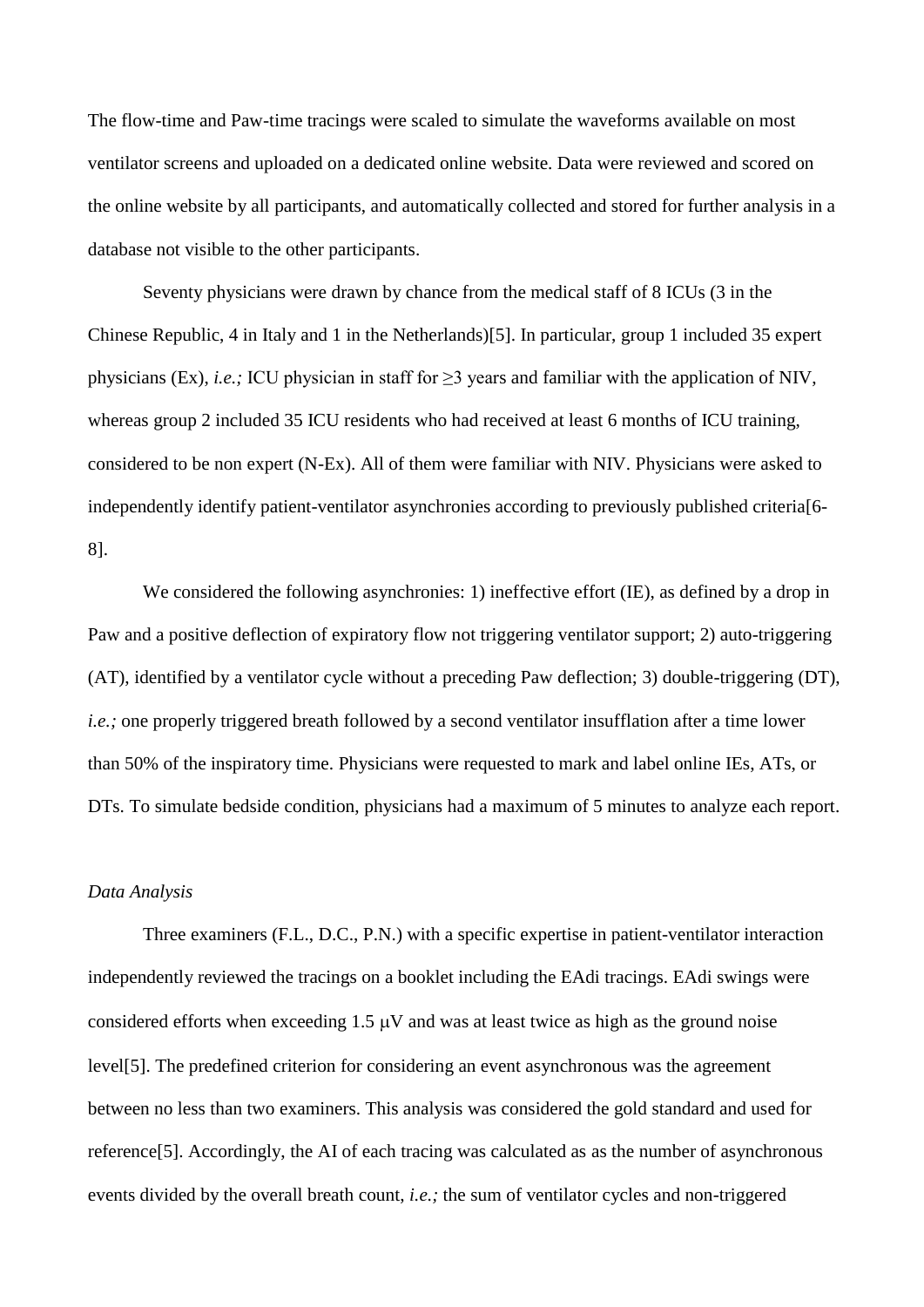breaths[6]. Reports were graded as asynchrony-free, or, based on the 10% AI threshold, either severely  $(>10\%)$  or mildly $(<10\%)$  asynchronous[6].

The analysis performed online on a dedicated website by the 70 physicians on every breath of the 40 reports, *i.e.;* presence (yes or no) and type of asynchrony (IE, AT, DT) was matched with the reference, referred to as Breath Analysis (BA)[5]. Sensitivity, specificity, positive (PPV) and negative (NPV) predictive values were calculated for each physician and tracing. The physician's performance in detecting asynchronies was also assessed by evaluating their ability to detect the reports with  $AI \ge 10\%$ , referred to as Report Analysis (RA). The AI based on the scores for each report was calculated for all physicians and compared with the reference for determining Sensitivity, specificity, PPV and NPV[5].

For each waveform analysis by every single observer, a Double "True" index (DTI) was calculated as the ratio between the sum of true positive and true negative, and the overall breath count (*i.e.;* the sum of ventilator cycles and IEs). DTI represents the ability of properly identifying both synchronous and asynchronous breaths, and ideally should be 100%.

Ventilator cycling  $(RR_{\text{mec}})$  and inspiratory duty cycle  $(TI/TTOT_{\text{mec}})$  were determined from the flow tracing, while patient's (neural) respiratory rate  $(RR<sub>nen</sub>)$  and inspiratory duty cycle (TI/TTOT<sub>neu</sub>) from the EAdi tracing<sup>[3]</sup>. Inspiratory tidal volume ( $V_T$ ) was obtained by digital integration of the flow[1]. EAdi amplitude from baseline to peak (EAdipeak) and EAdi-time product (EATP) were computed to assess the neural drive [9-10]. The inspiratory trigger delay (Delay<sub>TR-insp</sub>) was calculated as the time lag between onsets of EAdi and commencement of ventilator support[3]. Air-leaks were calculated as the difference between inspiratory and expiratory minute volume divided by expiratory minute volume, and expressed in percent[3].

## *Statistics*

Fleiss' kappa coefficient was computed to calculate the degree of agreement in classification for the gold standard analysis between the three examiners. The normal distribution was ascertained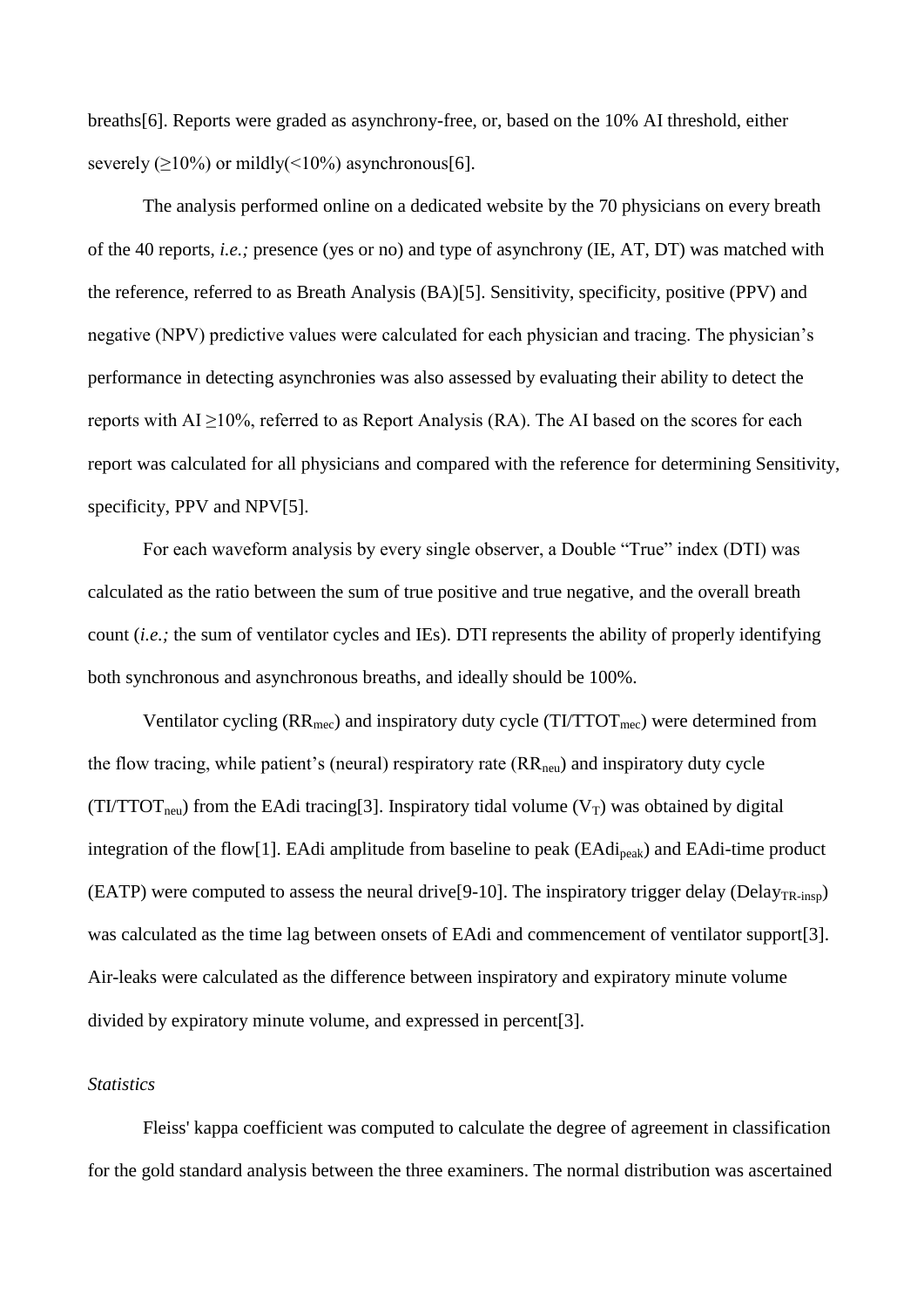by means of the Kolmogorov-Smirnov test. To assess the ability of ICU physicians to detect patient-ventilator asynchrony, sensitivity, specificity, PPV and NPV were calculated for both BA and RA and overall reported as mean  $\pm$  standard deviation (SD) or median and interquartile range [25th-75th percentile], as indicated. Data were then grouped according to: 1) level of experience (Ex and N-Ex), 2) interface (mask and helmet) and 3) geographic origin (Asia and Europe). The Mann-Whitney U-test or t-Student was applied to assess statistical differences between groups, as appropriate. The linear regression was used to assess the correlation between the mean DTI (mean value from all observers) of each tracing and the corresponding AI, both overall and separately for the mask and helmet subgroups. The χ-square test for linear trends was applied to ascertain the influence of the level of PS,  $RR_{\text{mec}}$ ,  $V_T$  and  $EAdi_{\text{peak}}$  on both AI and ability to properly recognize asynchronies (*i.e.;* sensitivity). For all the tests, the null hypothesis was rejected for values < 0.05.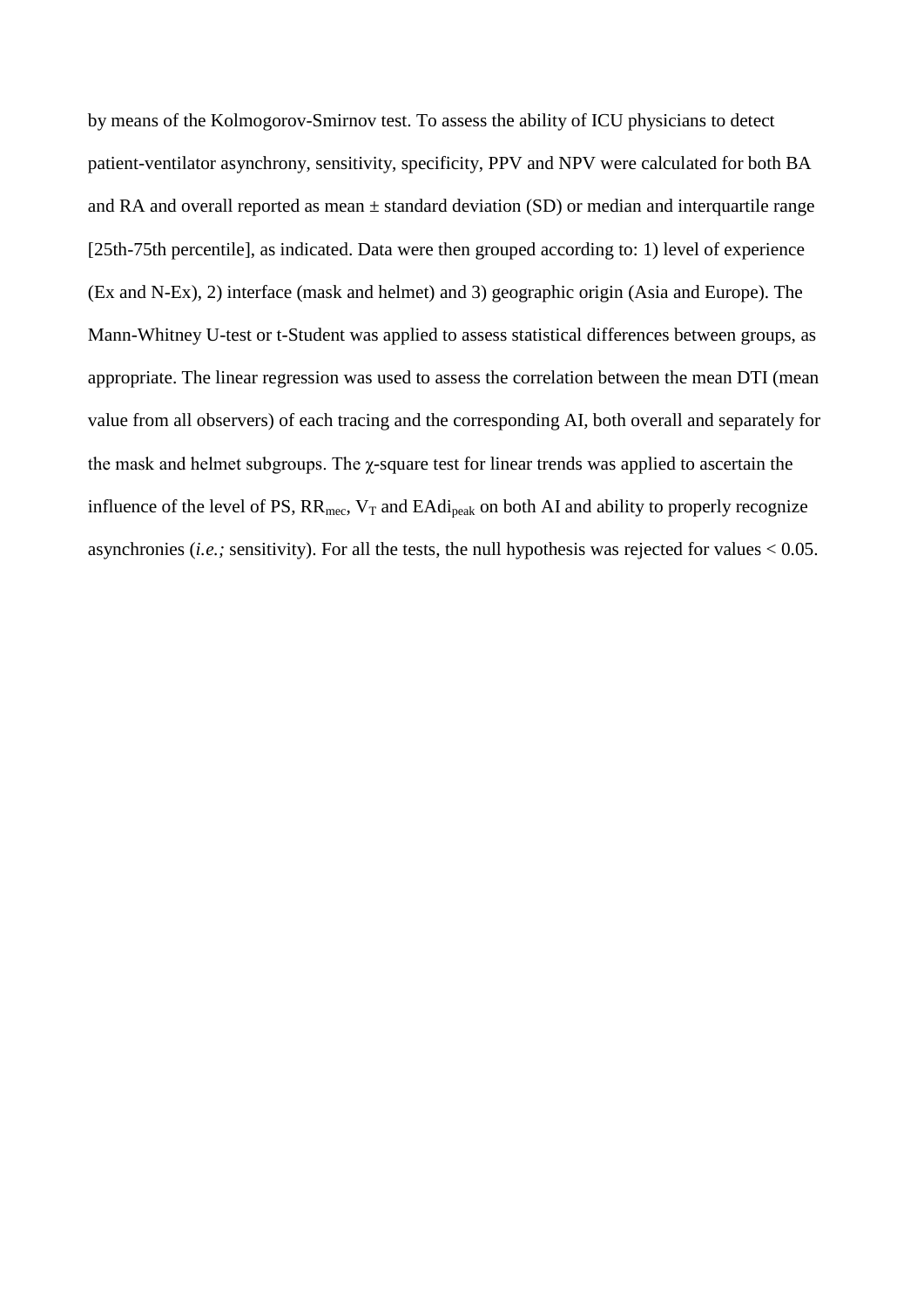| <b>Patient</b>   | Gender                    | Age    | <b>BMI</b> | <b>Admission Pathology</b> | <b>SAPSII</b> | <b>PEEP</b>   | <b>PS</b> | <b>Interface</b> |
|------------------|---------------------------|--------|------------|----------------------------|---------------|---------------|-----------|------------------|
| $\mathbf{1}$     | ${\bf F}$                 | 78     | 27.8       | Pneumonia                  | 34            | 12            | 10        | Helmet           |
| $\boldsymbol{2}$ | $\mathbf M$               | 62     | 28.1       | Septic shock               | 37            | 10            | 12        | Helmet           |
| 3                | M                         | 57     | 23.5       | Polytrauma                 | 32            | 12            | $8\,$     | Helmet           |
| 4                | M                         | 67     | 23.2       | Pneumonia                  | 39            | 11            | $8\,$     | Helmet           |
| 5                | $\boldsymbol{\mathrm{F}}$ | 75     | 28.4       | Septic shock               | 46            | 10            | 10        | Helmet           |
| $\epsilon$       | M                         | 69     | 25.1       | Pancreatitis               | 68            | 11            | 10        | Helmet           |
| 7                | M                         | 31     | 21.1       | Chest trauma               | 18            | 12            | 10        | Helmet           |
| $8\,$            | $\boldsymbol{\mathrm{F}}$ | 45     | 21.0       | Post-surgical ARF          | 25            | 11            | 10        | Helmet           |
| 9                | $\boldsymbol{\mathrm{F}}$ | 37     | 21.2       | Chest trauma               | 18            | 12            | 10        | Helmet           |
| 10               | $\mathbf M$               | 56     | 22.2       | Septic shock               | 30            | 12            | 10        | Helmet           |
| 11               | $\mathbf M$               | 74     | 23.8       | Septic shock               | 40            | 12            | 10        | Helmet           |
| 12               | $\boldsymbol{\mathrm{F}}$ | 76     | 25.5       | Pneumonia                  | 34            | 14            | 11        | Helmet           |
| 13               | $\boldsymbol{\mathrm{F}}$ | 73     | 24.5       | Pneumonia                  | 33            | 12            | 12        | Helmet           |
| 14               | $\boldsymbol{\mathrm{F}}$ | 63     | 22.4       | Post-surgical ARF          | 32            | 10            | 13        | Helmet           |
| 15               | M                         | 59     | 22.9       | Septic shock               | 33            | 12            | 10        | Helmet           |
| 16               | M                         | 68     | 25.1       | Pancreatitis               | 68            | 14            | 13        | Helmet           |
| 17               | $\boldsymbol{\mathrm{F}}$ | 76     | 28.4       | Septic shock               | 46            | 14            | 11        | Helmet           |
| 18               | $\boldsymbol{\mathrm{F}}$ | 32     | 17.2       | Polytrauma                 | 33            | 12            | $10\,$    | Helmet           |
| 19               | $\mathbf M$               | 56     | 28.4       | Polytrauma                 | 40            | 9             | 10        | Helmet           |
| 20               | M                         | 63     | 20.3       | Pneumonia                  | 30            | 9             | 10        | Helmet           |
| 21               | $\mathbf M$               | 72     | 24.5       | Congestive Heart failure   | 43            | 9             | 15        | Mask             |
| 22               | $\boldsymbol{\mathrm{F}}$ | 78     | 29.1       | Septic shock               | 49            | $8\,$         | 11        | Mask             |
| 23               | $\mathbf M$               | 72     | 26.8       | COPD exacerbation          | 36            | 13            | 13        | Mask             |
| 24               | $\mathbf M$               | 43     | 24.1       | Polytrauma                 | 33            | $\sqrt{6}$    | 9         | Mask             |
| 25               | $\boldsymbol{\mathrm{F}}$ | 65     | 26.5       | COPD exacerbation          | 30            | 7             | 14        | Mask             |
| 26               | $\mathbf F$               | 69     | 25.9       | Septic shock               | 48            | 9             | 10        | Mask             |
| 27               | F                         | 55     | 25.4       | Septic shock               | 22            | 11            | 13        | Mask             |
| 28               | M                         | 59     | 26.4       | Septic shock               | 35            | 9             | 11        | Mask             |
| 29               | $\mathbf M$               | 64     | 28.7       | Septic shock               | 40            | $\mathfrak s$ | 8         | Mask             |
| 30               | $\boldsymbol{\mathrm{F}}$ | 78     | 27.8       | COPD exacerbation          | 38            | $\sqrt{5}$    | 8         | Mask             |
| 31               | M                         | 67     | 29.1       | COPD exacerbation          | 34            | 10            | 14        | Mask             |
| 32               | $\mathbf M$               | 77     | 23.7       | Pneumonia                  | $28\,$        | 12            | 15        | Mask             |
| 33               | $\mathbf M$               | 64     | 28.2       | Septic shock               | 37            | 5             | 9         | Mask             |
| 34               | $\mathbf M$               | 58     | 24.5       | Polytrauma                 | 44            | $\mathfrak s$ | 12        | Mask             |
| 35               | $\mathbf M$               | $28\,$ | 26.1       | Polytrauma                 | 29            | $8\,$         | 14        | Mask             |
| 36               | ${\rm F}$                 | 78     | 23.5       | Pneumonia                  | 38            | 6             | 10        | Mask             |
| 37               | $\boldsymbol{\mathrm{F}}$ | 72     | 25.7       | Pneumonia                  | 38            | 6             | 15        | Mask             |
| 38               | $\mathbf M$               | 71     | 22.0       | Pneumonia                  | 27            | 12            | 14        | Mask             |
| 39               | $\mathbf M$               | 84     | 24.1       | COPD exacerbation          | 39            | 6             | 12        | Mask             |
| 40               | $\boldsymbol{\mathrm{F}}$ | 85     | 19.5       | Pneumonia                  | 56            | 6             | 15        | Mask             |

**Table S1. Patients characteristics**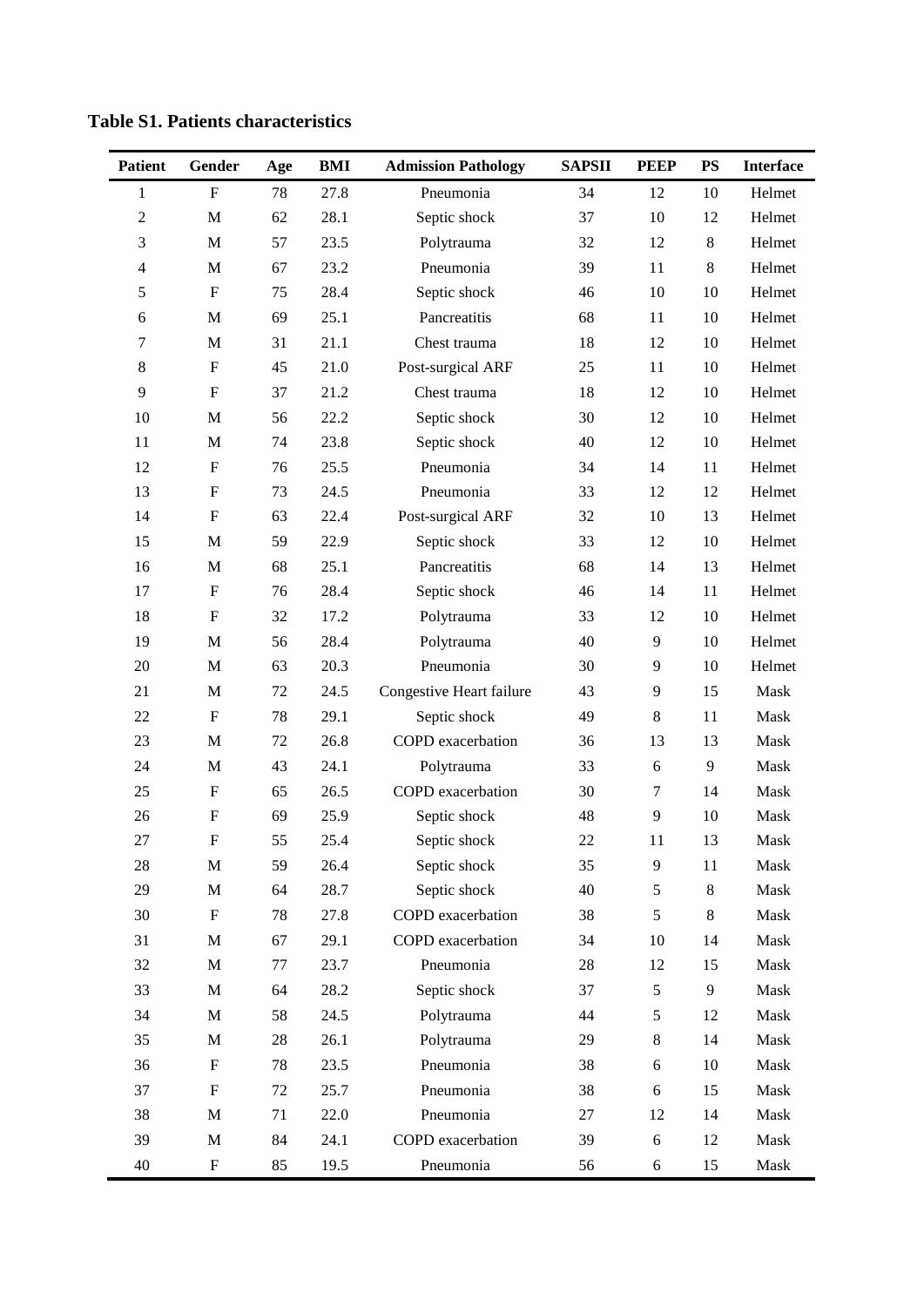| Track #                      | $RR_{\text{mec}}$<br>(breaths/min) | RR <sub>neu</sub><br>(breaths/min) | $T\text{I}/T\text{TOT}_{\text{mec}}$ | $\ensuremath{\mathbf{T}}\ensuremath{\mathbf{I}}/\ensuremath{\mathbf{T}}\ensuremath{\mathbf{T}}\ensuremath{\mathbf{O}}\ensuremath{\mathbf{T}}_{\text{neu}}$ | Delay $_{TR\text{-insp}}$ (sec) | EAdi <sub>peak</sub> $(\mu V)$ | EATP $(\mu V^*sec)$ | Air-leaks $(\% )$ |
|------------------------------|------------------------------------|------------------------------------|--------------------------------------|------------------------------------------------------------------------------------------------------------------------------------------------------------|---------------------------------|--------------------------------|---------------------|-------------------|
| $\cal I$                     | 19                                 | 25                                 | 0,23                                 | 0,33                                                                                                                                                       | 0,42                            | 17,9                           | 1070                | $5\,$             |
| $\sqrt{2}$                   | 11                                 | $10\,$                             | 0,12                                 | 0,19                                                                                                                                                       | 0,43                            | 7,1                            | 308                 | $\sqrt{2}$        |
| $\mathfrak{Z}$               | 20                                 | 20                                 | 0,23                                 | 0,29                                                                                                                                                       | 0,48                            | 14,6                           | 775                 | $\boldsymbol{0}$  |
| $\overline{4}$               | 21                                 | 19                                 | 0,26                                 | 0,41                                                                                                                                                       | 0,44                            | 22,6                           | 1172                | $\mathfrak 3$     |
| $\sqrt{2}$                   | $\overline{9}$                     | $\overline{9}$                     | 0,19                                 | 0,16                                                                                                                                                       | 0,34                            | 29,2                           | 1933                | $\sqrt{5}$        |
| $\boldsymbol{\delta}$        | 17                                 | 13                                 | 0,18                                 | 0,21                                                                                                                                                       | 0,33                            | 14,6                           | 642                 | $\boldsymbol{9}$  |
| $\boldsymbol{7}$             | 23                                 | 23                                 | 0,40                                 | 0,38                                                                                                                                                       | 0,17                            | 17,4                           | 1216                | $\,1\,$           |
| $\boldsymbol{8}$             | 11                                 | $11\,$                             | 0,16                                 | 0,17                                                                                                                                                       | 0,09                            | 9,8                            | 429                 | $\sqrt{2}$        |
| $\mathfrak g$                | 18                                 | 15                                 | 0,18                                 | 0,31                                                                                                                                                       | 0,25                            | 5,8                            | 190                 | $\sqrt{2}$        |
| ${\it 10}$                   | 25                                 | $28\,$                             | 0,27                                 | 0,37                                                                                                                                                       | 0,39                            | 19,2                           | 807                 | $\mathbf{1}$      |
| $\cal{I} \cal{I}$            | 33                                 | 33                                 | 0,33                                 | 0,40                                                                                                                                                       | 0,43                            | 34,0                           | 1472                | $\sqrt{2}$        |
| $12\,$                       | 21                                 | $21\,$                             | 0,23                                 | 0,32                                                                                                                                                       | 0,30                            | 12,7                           | 649                 | $\mathbf{1}$      |
| $13\,$                       | $22\,$                             | 23                                 | 0,24                                 | 0,40                                                                                                                                                       | 0,54                            | 48,3                           | 2141                | $\mathfrak{Z}$    |
| 14                           | 18                                 | 19                                 | 0,20                                 | 0,40                                                                                                                                                       | 0,64                            | 40,3                           | 1930                | $\overline{4}$    |
| 15                           | $25\,$                             | $24\,$                             | 0,23                                 | 0,27                                                                                                                                                       | 0,40                            | 14,6                           | 624                 | $\boldsymbol{0}$  |
| $16\,$                       | 34                                 | 36                                 | 0,25                                 | 0,32                                                                                                                                                       | 0,36                            | 29,0                           | 992                 | $\mathfrak{Z}$    |
| 17                           | 30                                 | 35                                 | 0,27                                 | 0,24                                                                                                                                                       | 0,24                            | 35,1                           | 1501                | $\boldsymbol{0}$  |
| $18\,$                       | 37                                 | 36                                 | 0,30                                 | 0,33                                                                                                                                                       | 0,32                            | 8,9                            | 347                 | $\mathfrak{Z}$    |
| $\ensuremath{\mathfrak{19}}$ | 18                                 | $25\,$                             | 0,23                                 | 0,37                                                                                                                                                       | 0,40                            | 10,5                           | 518                 | $\sqrt{6}$        |
| $20\,$                       | 12                                 | 11                                 | 0,19                                 | 0,18                                                                                                                                                       | 0,12                            | 8,2                            | 522                 | $\overline{4}$    |

**Table S2: Breathing pattern, respiratory drive and air-leaks values of the tracings**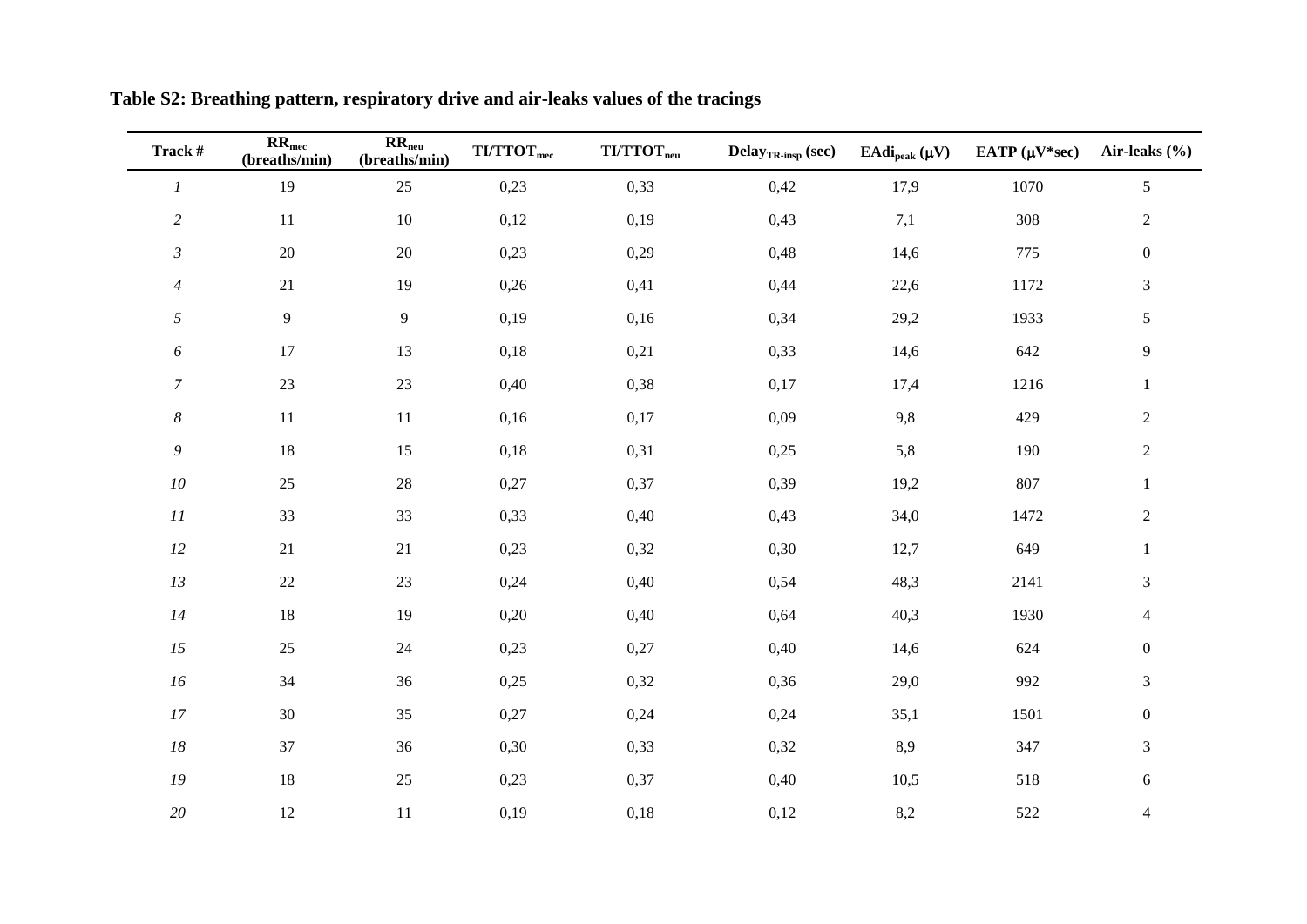| 21          | $22\,$ | $21\,$ | 0,29 | 0,43 | 0,52     | 11,7 | 695  | $\boldsymbol{7}$ |
|-------------|--------|--------|------|------|----------|------|------|------------------|
| 22          | $21\,$ | $21\,$ | 0,32 | 0,43 | 0,35     | 14,4 | 938  | $\mathbf{1}$     |
| $23\,$      | $21\,$ | 21     | 0,29 | 0,41 | 0,39     | 15,8 | 913  | $\mathbf{1}$     |
| $24\,$      | $29\,$ | 28     | 0,28 | 0,27 | 0,03     | 6,8  | 274  | $\mathbf{1}$     |
| $25\,$      | $27\,$ | 26     | 0,24 | 0,32 | 0,21     | 14,7 | 584  | $\boldsymbol{0}$ |
| $26\,$      | 25     | 25     | 0,27 | 0,33 | 0,23     | 14,7 | 649  | $\sqrt{2}$       |
| $27\,$      | 26     | $25\,$ | 0,26 | 0,31 | 0,10     | 10,0 | 362  | $\mathbf{1}$     |
| $28\,$      | 21     | $20\,$ | 0,33 | 0,31 | 0,02     | 8,8  | 442  | $\sqrt{6}$       |
| 29          | 21     | $20\,$ | 0,32 | 0,32 | $0,\!08$ | 5,5  | 267  | $\mathfrak{S}$   |
| $30\,$      | $20\,$ | 19     | 0,36 | 0,34 | 0,11     | 7,8  | 438  | $\boldsymbol{7}$ |
| $\sqrt{3}l$ | $29\,$ | $29\,$ | 0,30 | 0,39 | 0,25     | 23,0 | 932  | $\overline{9}$   |
| $32\,$      | $32\,$ | 31     | 0,39 | 0,37 | 0,09     | 15,0 | 658  | $6\phantom{.}6$  |
| 33          | $26\,$ | $25\,$ | 0,31 | 0,38 | 0,26     | 34,2 | 1554 | $\mathbf{0}$     |
| 34          | 16     | 17     | 0,27 | 0,30 | 0,41     | 21,9 | 1400 | $6\phantom{.}6$  |
| 35          | $22\,$ | 21     | 0,30 | 0,39 | 0,34     | 29,7 | 1708 | 3                |
| 36          | $20\,$ | $20\,$ | 0,30 | 0,41 | 0,41     | 13,9 | 871  | $\mathbf{1}$     |
| $37\,$      | $20\,$ | 19     | 0,28 | 0,35 | 0,32     | 7,6  | 450  | $\mathbf{1}$     |
| $38\,$      | 23     | 37     | 0,28 | 0,28 | 0,10     | 12,0 | 419  | $\mathbf{1}$     |
| 39          | $23\,$ | $22\,$ | 0,31 | 0,45 | 0,39     | 14,1 | 818  | $\boldsymbol{7}$ |
| $40\,$      | $20\,$ | $20\,$ | 0,30 | 0,38 | 0,32     | 10,7 | 645  | $\overline{4}$   |

 $RR_{mec}$ , mechanical respiratory rate;  $RR_{neu}$ , neural respiratory rate;  $TUTTOT_{mec}$ , ventilator duty cycle;  $TUTTOT_{neu}$ , patient's own duty cycle; Delay<sub>TR-</sub> insp, inspiratory trigger delay; EAdi, Electrical Activity of the diaphragm; EAdi<sub>peak</sub>, peak of EAdi; EATP, EAdi-time product.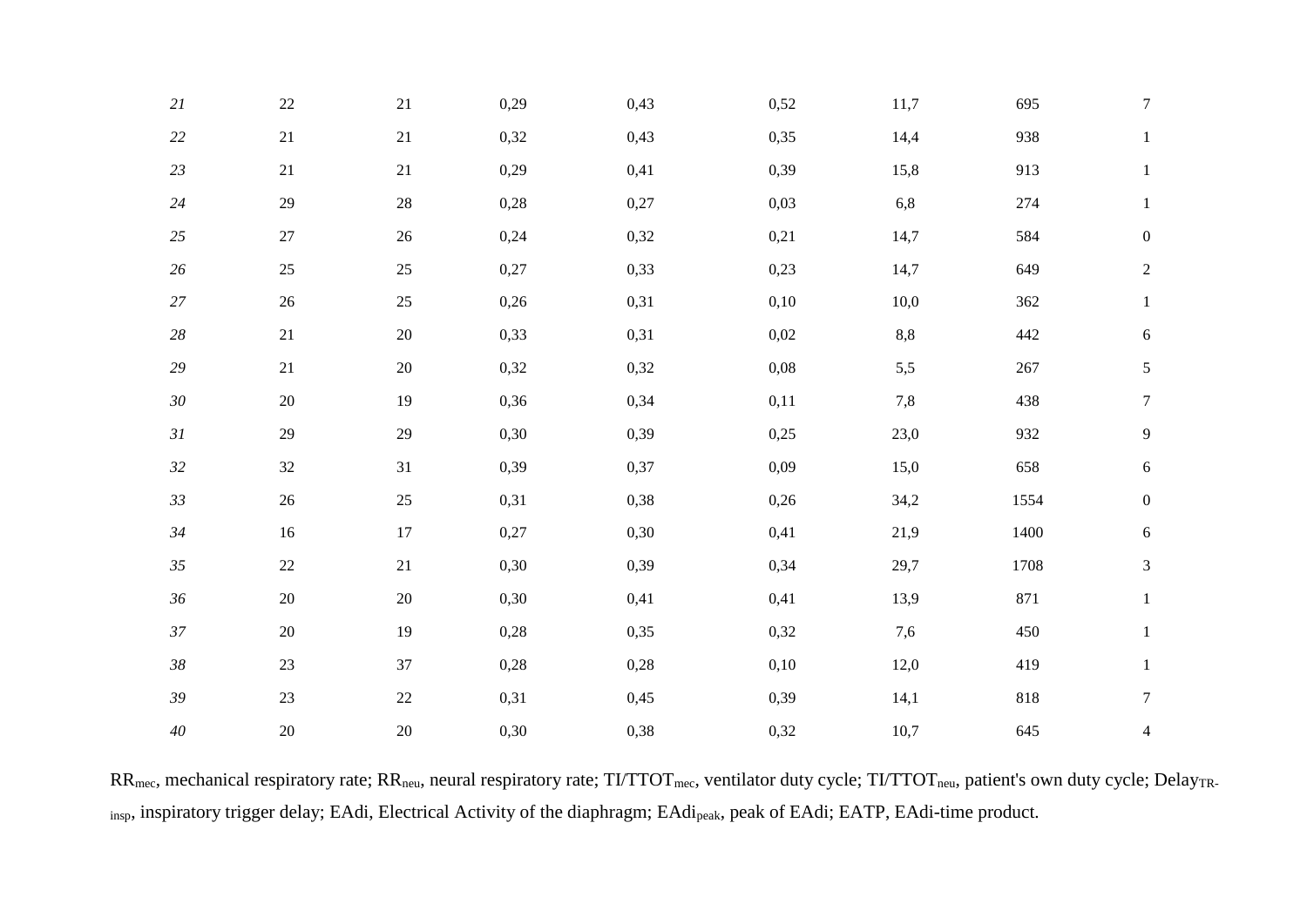| <b>Asynchronies</b> | $Mask (n=20)$       | Helmet $(n=20)$     | P value   |  |
|---------------------|---------------------|---------------------|-----------|--|
| IE                  |                     |                     |           |  |
| Sensitivity         | $0.04$ [0.01; 0.08] | $0.13$ [0.05; 0.22] | p<0.001   |  |
| <b>Specificity</b>  | $0.96$ [0.93; 0.98] | $0.92$ [0.86; 0.95] | p<0.001   |  |
| <b>PPV</b>          | $0.03$ [0.01; 0.06] | $0.06$ [0.04; 0.10] | p<0.001   |  |
| NPV                 | $0.96$ [0.96; 0.96] | $0.95$ [0.95; 0.96] | p<0.001   |  |
| AT                  |                     |                     |           |  |
| Sensitivity         | $0.06$ [0.01; 0.17] | $0.01$ [0.0; 0.11]  | p<0.001   |  |
| Specificity         | 0.98 [0.97; 0.99]   | 0.99 [0.97; 0.99]   | p<0.001   |  |
| <b>PPV</b>          | $0.14$ [0.04; 0.26] | $0.03$ [0.00; 0.13] | p<0.001   |  |
| NPV                 | $0.94$ [0.94; 0.95] | $0.96$ [0.96; 0.96] | p<0.001   |  |
| DT                  |                     |                     |           |  |
| Sensitivity         | $0.47$ [0.19; 0.71] | $0.04$ [0.00; 0.18] | p<0.001   |  |
| Specificity         | 0.97 [0.95; 0.98]   | 0.97 [0.96; 0.98]   | $p=0.002$ |  |
| <b>PPV</b>          | $0.41$ [0.20; 0.58] | $0.03$ [0.00; 0.10] | p<0.001   |  |
| NPV                 | 0.97 [0.95; 0.99]   | $0.98$ [0.98; 0.98] | p<0.001   |  |

**Table S3. Sensitivity, specificity, Positive Predictive Value and Negative Predictive Value for ineffective efforts, autotriggering and double triggering with mask and helmet.** 

IE, ineffective effort; AT, autotriggering; DT, double triggering; PPV, positive predicted value; NPV, negative predicted value. Data are expressed as median  $[25<sup>th</sup>-75<sup>th</sup>$  interquartile range].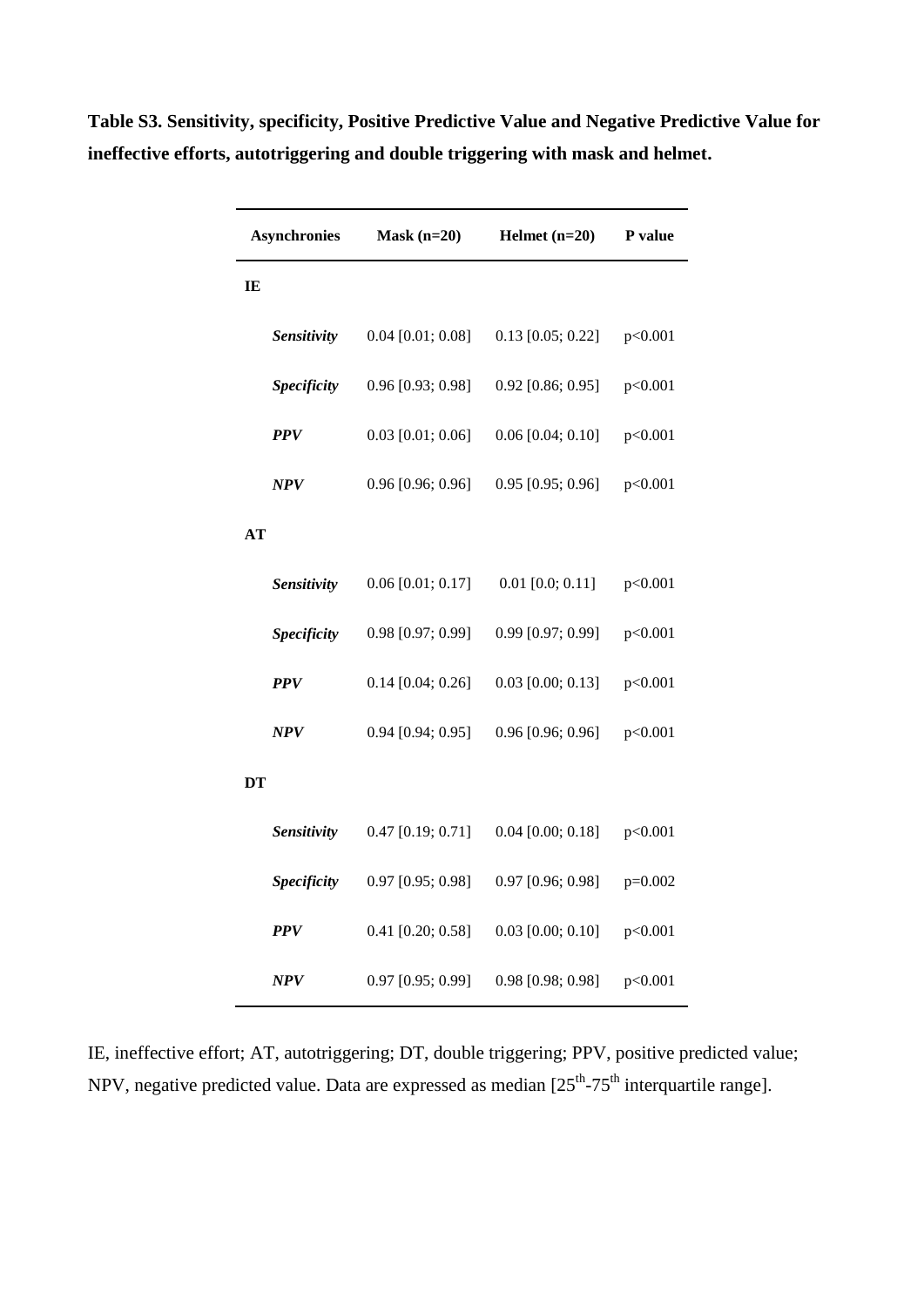**Table S4. Rate of undetected ineffective efforts, autotriggering and double triggering expressed both overall and separately for mask and helmet**

|                 | IE          | AT                            | DT                          | p Value |
|-----------------|-------------|-------------------------------|-----------------------------|---------|
| Overall $(\% )$ | 91 [84; 97] | 94 [85; 99]                   | 62 [45; 83] <sup>**</sup>   | p<0.001 |
| Mask $(\% )$    | 96 [92; 99] | 94 [83; 99]                   | 53 [29; 81] <sup>**</sup>   | p<0.001 |
| Helmet $(\% )$  | 87 [76; 95] | 99 [89; $100$ ] <sup>\$</sup> | $96 [82; 100]$ <sup>*</sup> | p<0.001 |

IE, ineffective effort; AT, autotriggering; DT, double triggering;  $p<sub>o</sub> > 0.001$ , AT *vs* IE;  $p<sub>o</sub> > 0.001$ , DT *vs* IE;  $\hat{p}$ <0.001, DT *vs* AT. Data are expressed as median [25<sup>th</sup>-75<sup>th</sup> IQR].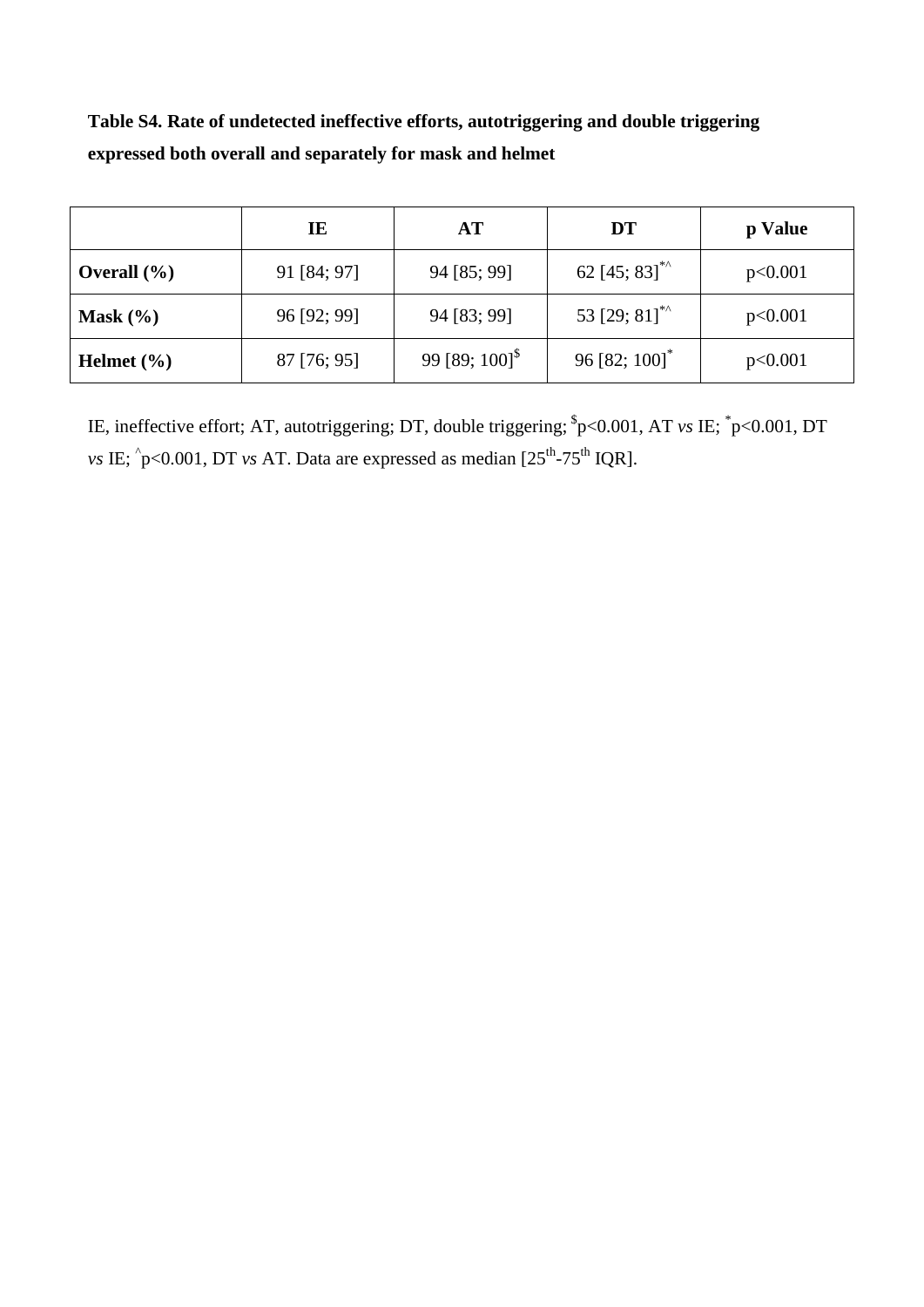| <b>Variables</b>                         | Range*      | Sensitivity $\geq 0.28$ | Linear trend for<br>sensitivity | $AI \ge 10\%$ | Linear trend for<br>prevalence |
|------------------------------------------|-------------|-------------------------|---------------------------------|---------------|--------------------------------|
| <b>PS</b><br>(cmH <sub>2</sub> O)        | $<\!\!10$   | $0.0\%$                 |                                 | 33.3%         |                                |
|                                          | $10 - 14$   | 50.0%                   | $p=0.884$                       | 66.6%         | $p=0.172$                      |
|                                          | >14         | 40.0%                   |                                 | 60.0%         |                                |
| $\mathbf{V_{T}}$<br>(ml)                 | < 518       | 40.0%                   |                                 | 40.0%         |                                |
|                                          | 518-637     | 60.0%                   | $p=0.047$                       | 60.0%         | $p=0.999$                      |
|                                          | >637        | 0.0%                    |                                 | 60.0%         |                                |
|                                          | $<$ 20      | 75.0%                   |                                 | 50.0%         |                                |
| $RR_{\text{mec}}$ (breath/min)           | $20 - 26$   | 45.5%                   | $p=0.344$                       | 63.6%         | $p=0.712$                      |
|                                          | $>26$       | 0.0%                    |                                 | 40.0%         |                                |
| <b>EAdi</b> <sub>peak</sub><br>$(\mu V)$ | $\langle 9$ | 60.0%                   |                                 | 60.0%         |                                |
|                                          | $9-16$      | 63.6%                   | $p=0.095$                       | 63.6%         | $p=0.330$                      |
|                                          | $>16$       | 0.0%                    |                                 | 25.0%         |                                |

**Table S5. Influence of support level, breathing pattern and respiratory drive on sensitivity and prevalence of asynchronies with mask NIV**

\*as defined by percentiles.

NIV, noninvasive ventilation; PS, inspiratory pressure support;  $V_T$  tidal volume;  $RR_{mec}$ , ventilator rate of cycling, EAdi<sub>peak</sub>, peak value of electrical activity of the diaphragm.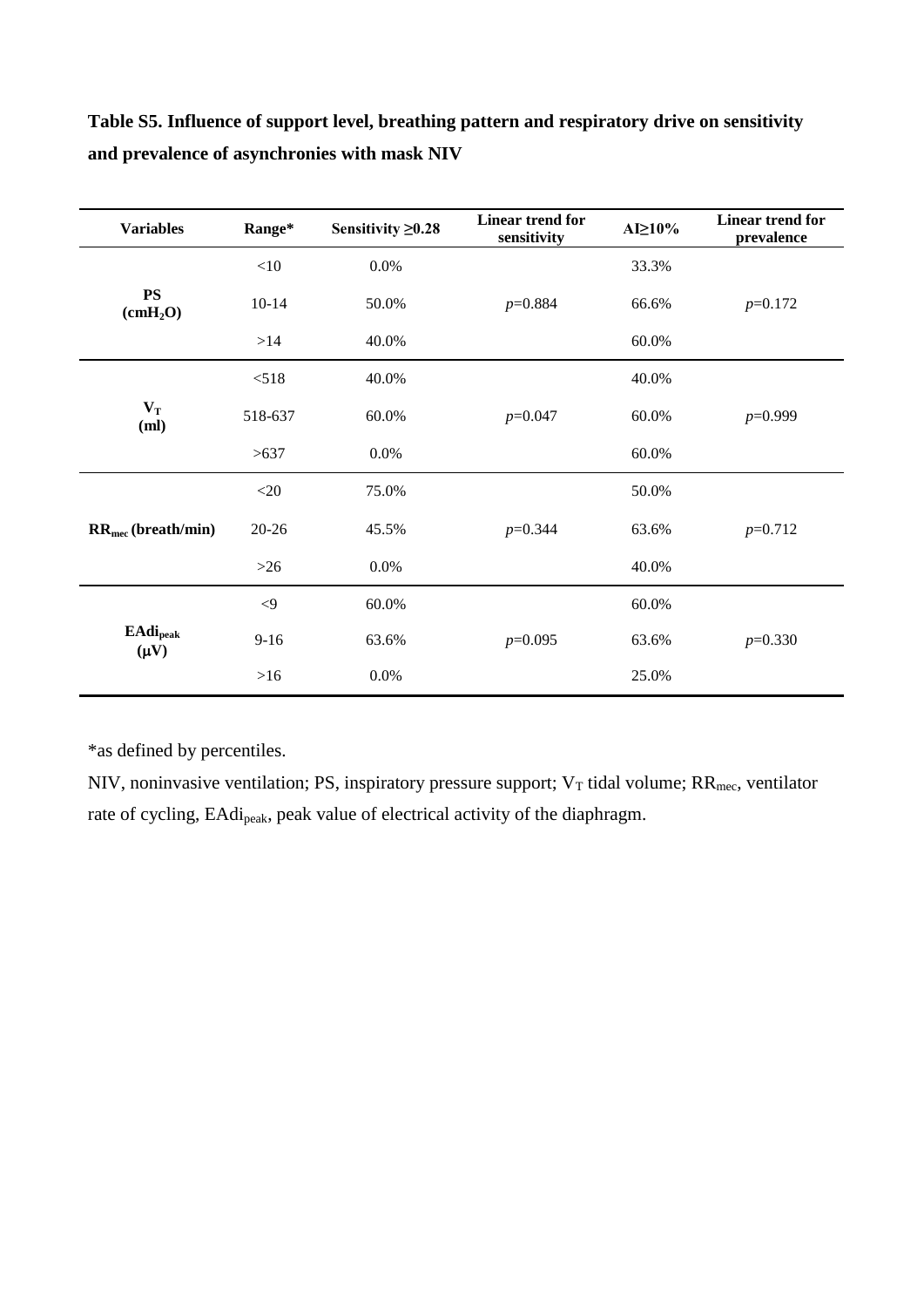| <b>Variables</b>                  | Range*     | Sensitivity<br>$\geq 0.10$ | <b>Linear trend</b><br>for sensitivity | $AI \geq 10\%$ | Linear trend for<br>prevalence |
|-----------------------------------|------------|----------------------------|----------------------------------------|----------------|--------------------------------|
| PS<br>(cmH <sub>2</sub> O)        | $< \!\! 9$ | 50.0%                      |                                        | 50.0%          |                                |
|                                   | $9-12$     | 37.5%                      | $p=0.999$                              | 50.0%          | $P=0.315$                      |
|                                   | >12        | 50.0%                      |                                        | $0.0\%$        |                                |
|                                   | < 763      | 80.0%                      |                                        | 80.0%          |                                |
| $\mathbf{V_{T}}$<br>(ml)          | 763-1067   | 20.0%                      | $p=0.525$                              | 40.0%          | $p=0.525$                      |
|                                   | >1067      | 60.0%                      |                                        | 60.0%          |                                |
|                                   | <17        | 20.0%                      |                                        | 80.0%          |                                |
| RR <sub>mec</sub><br>(breath/min) | 17-25      | 45.5%                      | $p=0.099$                              | 36.4%          | $p=0.087$                      |
|                                   | $>25$      | 75.0%                      |                                        | 25.0%          |                                |
|                                   | $<\!\!10$  | 40.0%                      |                                        | 60.0%          |                                |
| <b>EAdi</b> peak<br>$(\mu V)$     | 10-29      | 50.0%                      | $p=0.999$                              | 40.0%          | $p=0.525$                      |
|                                   | $>29$      | 40.0%                      |                                        | 40.0%          |                                |

**Table S6. Influence of support level, breathing pattern and respiratory drive on sensitivity and prevalence of asynchronies with helmet NIV**

\*as defined by percentiles.

NIV, noninvasive ventilation; PS, inspiratory pressure support;  $V_T$  tidal volume;  $RR_{mec}$ , ventilator rate of cycling, EAdipeak, peak value of electrical activity of the diaphragm.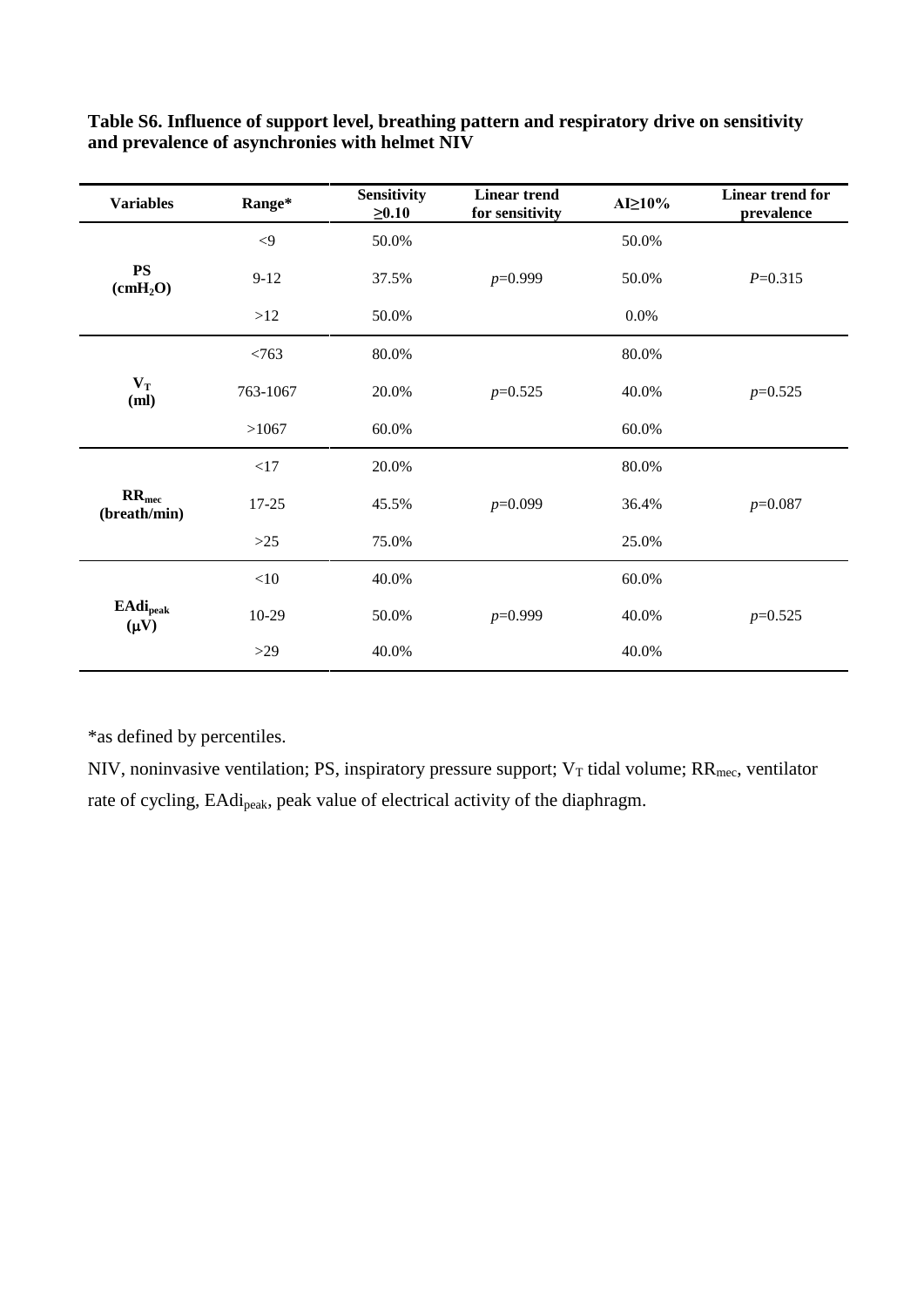| Cut-off            | <b>Overall</b>      | <b>Mask</b>         | <b>Helmet</b>       |
|--------------------|---------------------|---------------------|---------------------|
| Cut-off $10\%$     |                     |                     |                     |
| Sensitivity        | $0.10$ [0.05; 0.25] | $0.18$ [0.00; 0.36] | $0.00$ [0.00; 0.00] |
| Specificity        | $1.00$ [1.00; 1.00] | $1.00$ [1.00; 1.00] | $1.00$ [1.00; 1.00] |
| Cut-off $15%$      |                     |                     |                     |
| Sensitivity        | $0.08$ [0.00; 0.08] | $0.11$ [0.00; 0.11] | $0.00$ [0.00; 0.00] |
| <i>Specificity</i> | $1.00$ [1.00; 1.00] | $1.00$ [1.00; 1.00] | $1.00$ [1.00; 1.00] |
| Cut-off $20\%$     |                     |                     |                     |
| Sensitivity        | $0.00$ [0.00; 0.17] | $0.00$ [0.00; 0.25] | $0.00$ [0.00; 0.00] |
| Specificity        | 1.00 [1.00; 1.00]   | $1.00$ [1.00; 1.00] | $1.00$ [1.00; 1.00] |
| <b>Cut-off 25%</b> |                     |                     |                     |
| Sensitivity        | $0.00$ [0.00; 0.00] | $0.00$ [0.00; 0.00] | $0.00$ [0.00; 0.00] |
| <i>Specificity</i> | $1.00$ [1.00; 1.00] | $1.00$ [1.00; 1.00] | $1.00$ [1.00; 1.00] |

**Table S7. Effects of varying Asynchrony Index thresholds on sensitivity and specificity**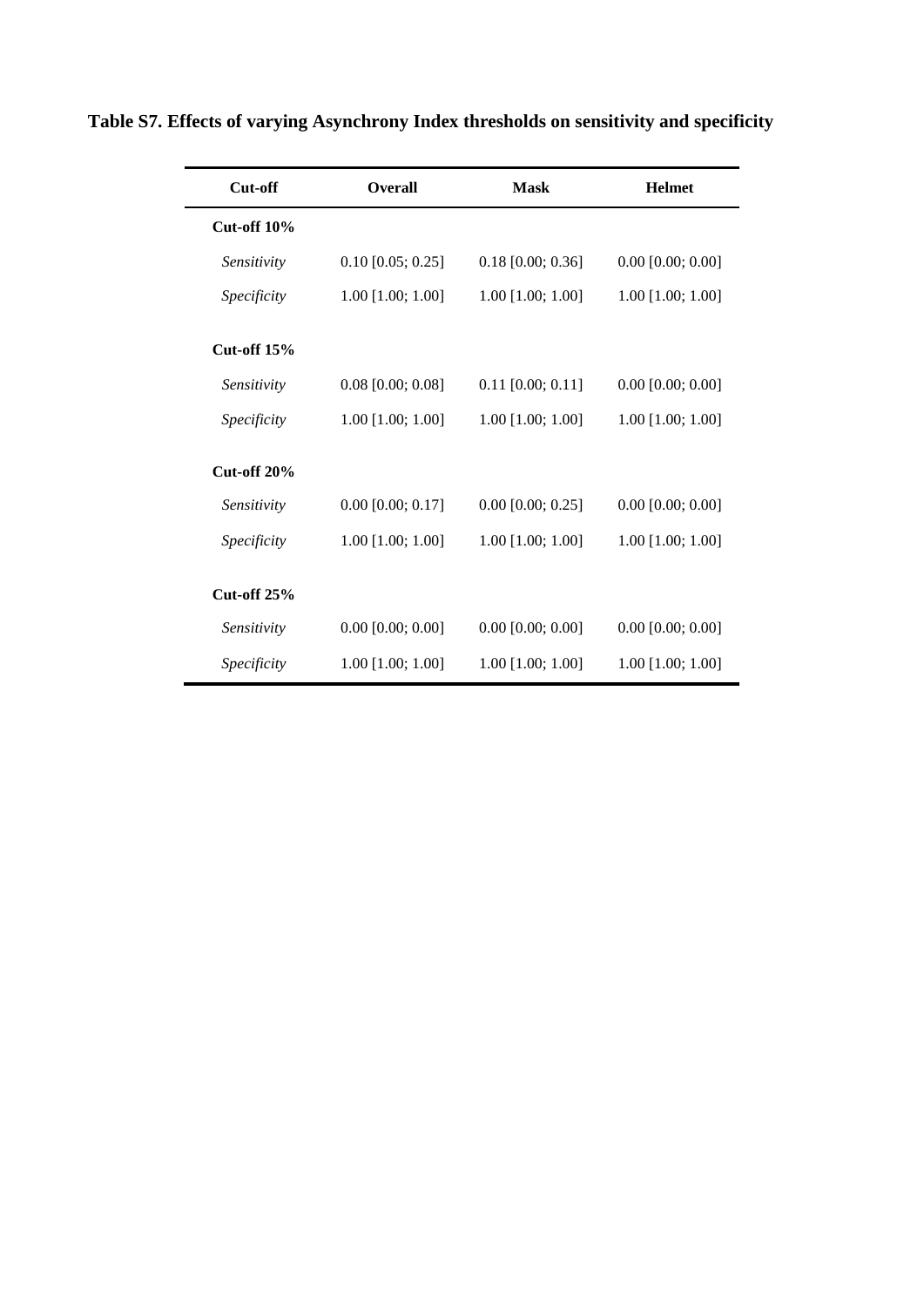## **INSTRUCTION TO THE STUDY PARTICIPANTS**

## *Manual*

In the present study we ask you to evaluate flow and airway pressure waveform recorded from a ventilator, to detect possible asynchronies according to the literature.

We remind you that waveforms that you will observe are all from patients undergoing non invasive ventilation, applied with both mask and helmet. Moreover every waveform is 5 minutes long: we therefore ask you to not take more than this time to observe each waveform. For every asynchrony we ask you to recognize them as reported.

## *Ineffective triggerin*g *(IE)*

This asynchrony is a patient effort not supported by the ventilator. They can be either in inspiratory or expiratory (more frequently) ventilator phase.

1. In the expiratory ventilatory phase, they are defined by a drop in air way pressure  $(> 0.5$  $cmH<sub>2</sub>O$ ) with a flow reduction, without any ventilatory support.



*From Thille et al. Intensive Care Med (2006) 32:1515-1522*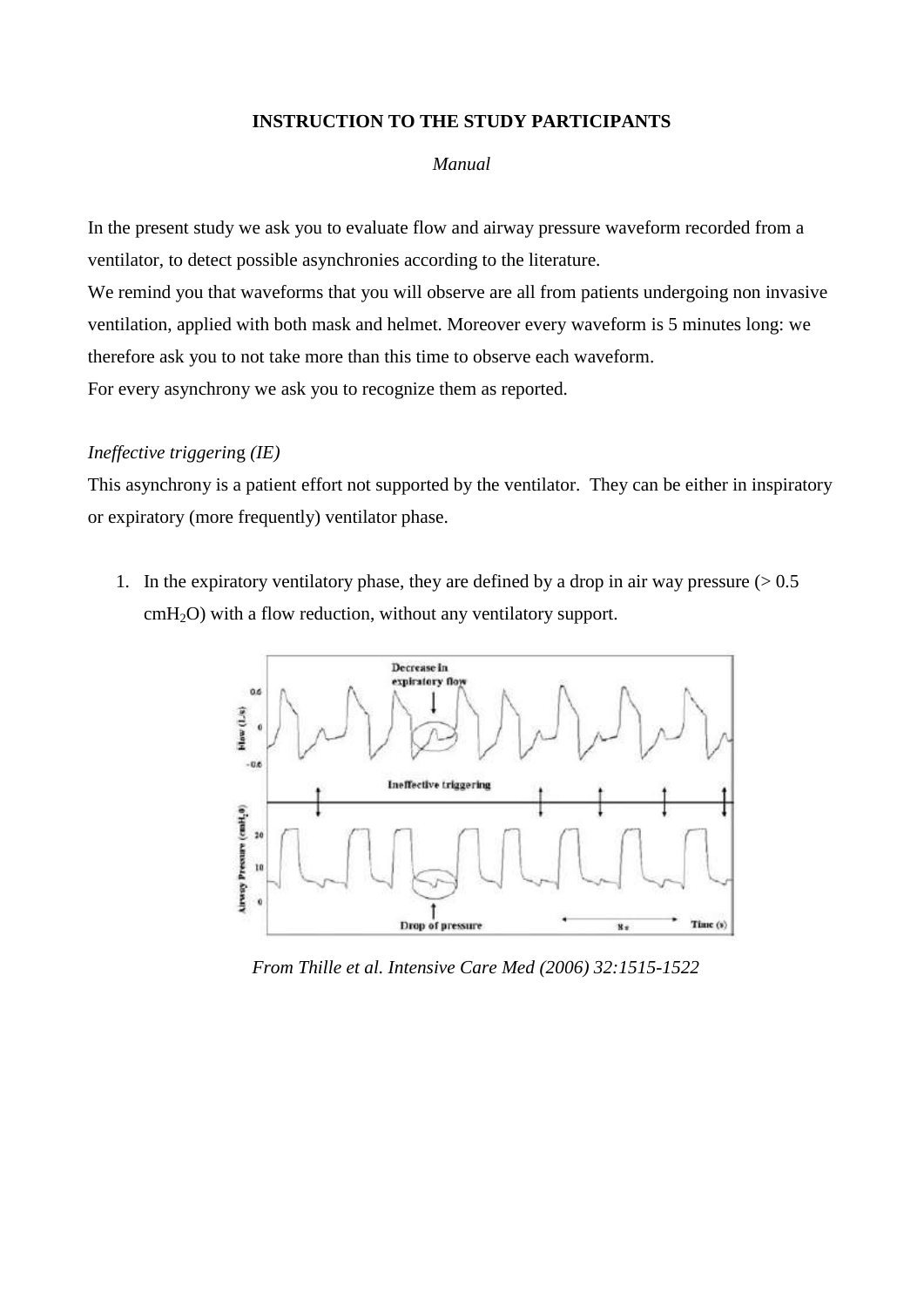2. In the inspiratory phase, there is a drop in the air way pressure with an incremented inspiratory flow.



*Thille et al. Intensive Care Med (2006) 32:1515-1522*

# *Double triggering (DT)*

They are defined by two mechanical breaths divided by an expiratory time smaller than an half of the mean inspiratory time, on the airway pressure tracing.



*Thille et al. Intensive Care Med (2006) 32:1515-1522*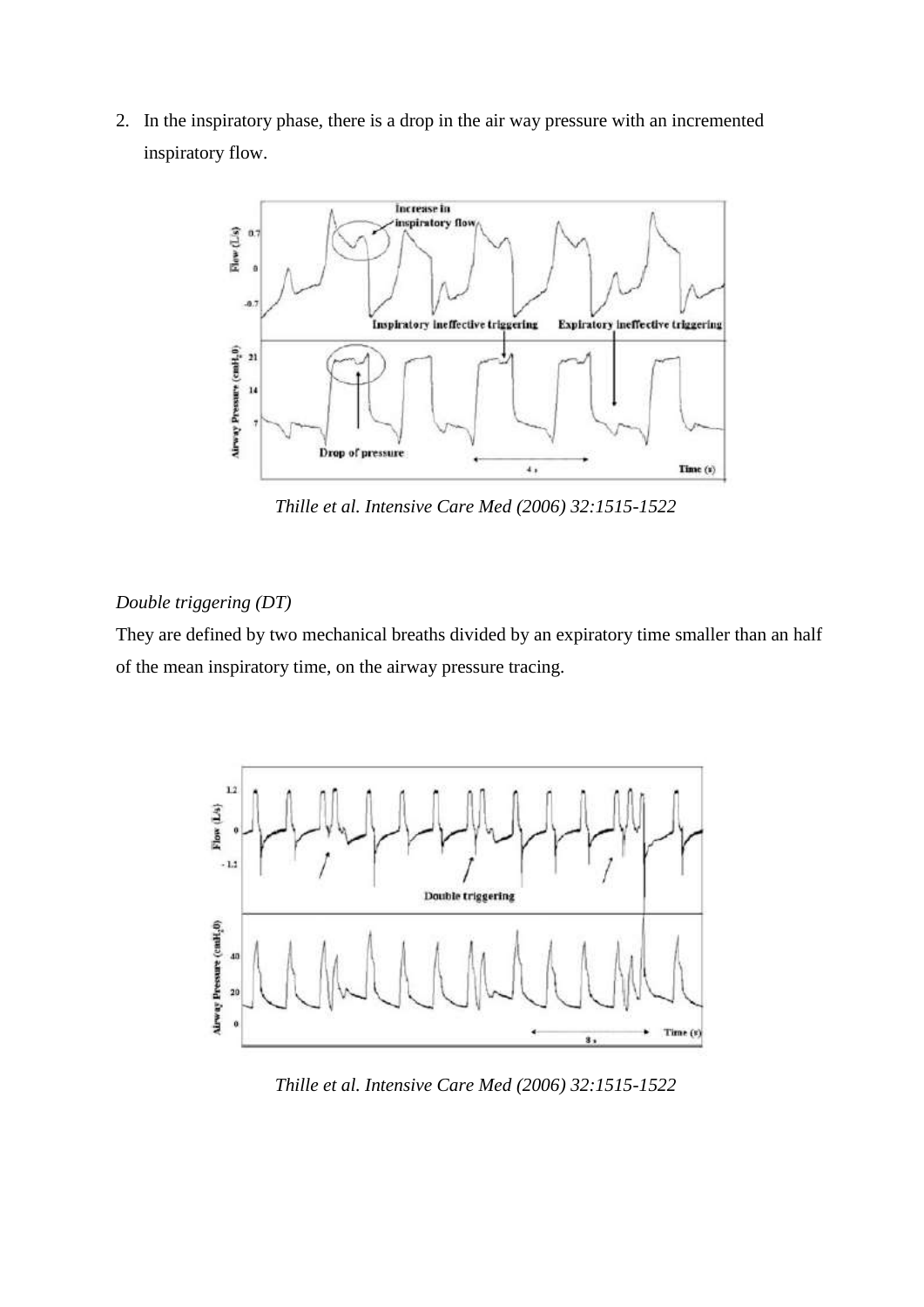# *Autotriggering (AT)*

It is defined by a ventilator respiratory cycle without any drop of airways pressure, i.e. without a patient trigger. It can be due to cardiac movement or to excessive air-leaks during non invasive ventilation.



*Vignaux et al. Intensive Care Med (2009) 35:840-846*

Thanks so much for your attention and to take part in the study.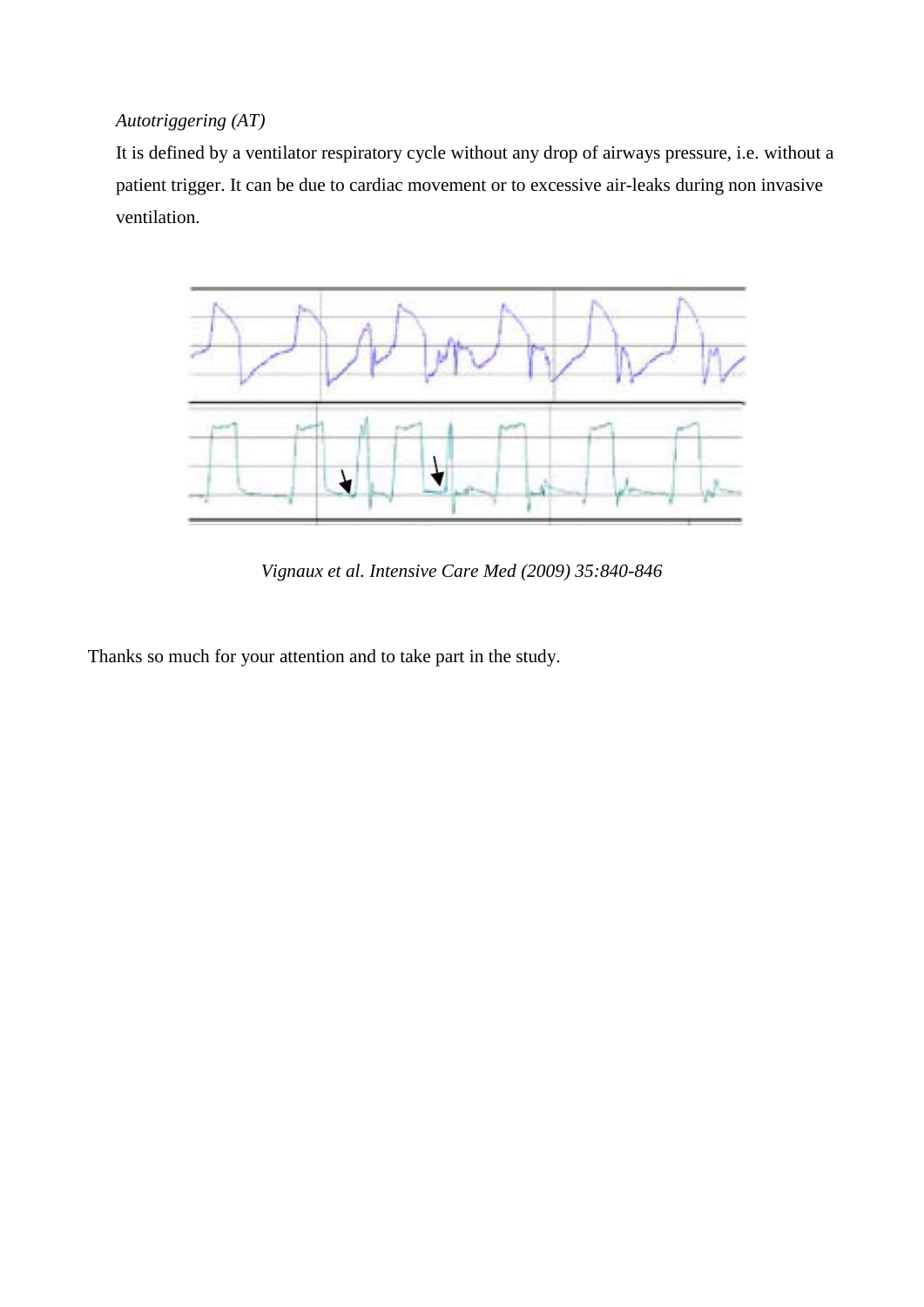#### **REFERENCES**

1. Colombo D, Cammarota G, Bergamaschi V, De Lucia M, Corte FD, Navalesi P. Physiologic response to varying levels of pressure support and neurally adjusted ventilatory assist in patients with acute respiratory failure. *Intensive Care Med* 2008: 34(11): 2010-2018.

2. Cammarota G, Longhini F, Perucca R, Ronco C, Colombo D, Messina A, Vaschetto R, Navalesi P. New Setting of Neurally Adjusted Ventilatory Assist during Noninvasive Ventilation through a Helmet. *Anesthesiology* 2016: 125(6): 1181-1189.

3. Cammarota G, Olivieri C, Costa R, Vaschetto R, Colombo D, Turucz E, Longhini F, Della Corte F, Conti G, Navalesi P. Noninvasive ventilation through a helmet in postextubation hypoxemic patients: physiologic comparison between neurally adjusted ventilatory assist and pressure support ventilation. *Intensive Care Med* 2011: 37(12): 1943-1950.

4. Longhini F, Pan C, Xie J, Cammarota G, Bruni A, Garofalo E, Yang Y, Navalesi P, Qiu H. New setting of neurally adjusted ventilatory assist for noninvasive ventilation by facial mask: a physiologic study. *Crit Care* 2017: 21(1): 170.

5. Colombo D, Cammarota G, Alemani M, Carenzo L, Barra FL, Vaschetto R, Slutsky AS, Della Corte F, Navalesi P. Efficacy of ventilator waveforms observation in detecting patientventilator asynchrony. *Crit Care Med* 2011: 39(11): 2452-2457.

6. Thille AW, Rodriguez P, Cabello B, Lellouche F, Brochard L. Patient-ventilator asynchrony during assisted mechanical ventilation. *Intensive Care Med* 2006: 32(10): 1515-1522.

7. Vignaux L, Vargas F, Roeseler J, Tassaux D, Thille AW, Kossowsky MP, Brochard L, Jolliet P. Patient-ventilator asynchrony during non-invasive ventilation for acute respiratory failure: a multicenter study. *Intensive Care Med* 2009: 35(5): 840-846.

8. Georgopoulos D, Prinianakis G, Kondili E. Bedside waveforms interpretation as a tool to identify patient-ventilator asynchronies. *Intensive Care Med* 2006: 32(1): 34-47.